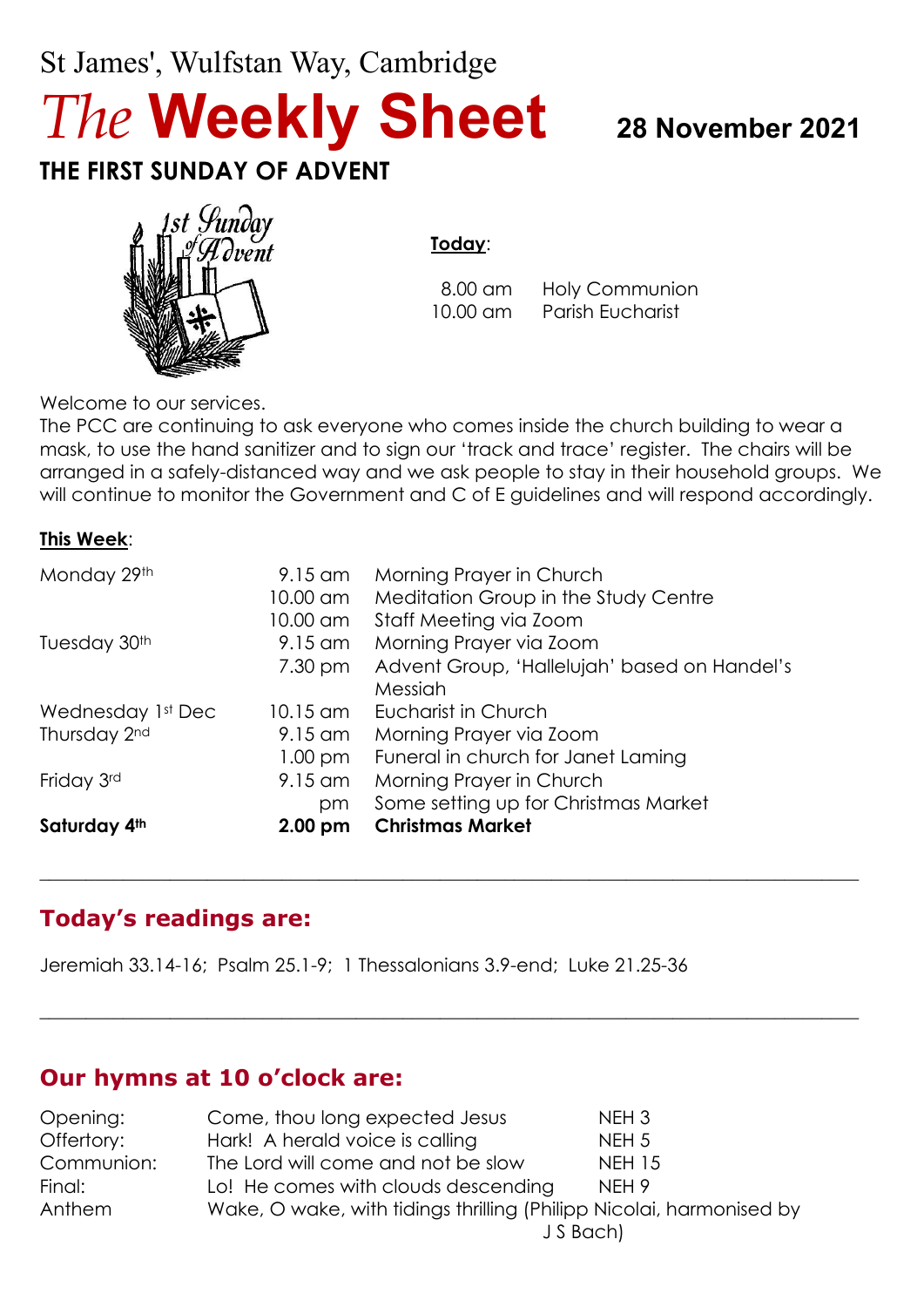### **Collect for today**

Almighty God, as your kingdom dawns, turn us from the darkness of sin to the light of holiness, that we may be ready to meet you in our Lord and Saviour, Jesus Christ.

# **Christmas Dates for your Diary**

#### **Sunday 19th December**

5.00 pm Choir rehearsal for Carol Service 7.00 pm *Carol Service* 

#### **Friday 24th Christmas Eve**

3 - 5 pm *Christingle Service*  11.00 pm *Midnight Mass*

#### **Saturday 25th Christmas Day**

10.00 am *All Age Eucharist* 

#### **Sunday 26th Boxing Day**

No services today or during the week between Christmas and New Year

# **Jeremiah 33.14-16**

#### **The Righteous Branch and the Covenant with David**

The days are surely coming, says the LORD, when I will fulfil the promise I made to the house of Israel and the house of Judah. In those days and at that time I will cause a righteous Branch to spring up for David; and he shall execute justice and righteousness in the land. In those days Judah will be saved and Jerusalem will live in safety. And this is the name by which it will be called: 'The LORD is our righteousness.'

 $\_$  , and the set of the set of the set of the set of the set of the set of the set of the set of the set of the set of the set of the set of the set of the set of the set of the set of the set of the set of the set of th

 $\_$  , and the set of the set of the set of the set of the set of the set of the set of the set of the set of the set of the set of the set of the set of the set of the set of the set of the set of the set of the set of th

\_\_\_\_\_\_\_\_\_\_\_\_\_\_\_\_\_\_\_\_\_\_\_\_\_\_\_\_\_\_\_\_\_\_\_\_\_\_\_\_\_\_\_\_\_\_\_\_\_\_\_\_\_\_\_\_\_\_\_\_\_\_\_\_\_\_\_\_\_\_\_\_\_\_\_\_\_\_\_\_\_\_\_\_\_

#### **Psalm 25.1-9**

To you, O Lord, I lift up my soul; O my God, in / you I / trust; let me not be put to shame; let not my / enemies / triumph / over me. Let none who look to you be / put to / shame, but let the treacherous be / shamed / and frus/trated. Make me to know your / ways, O / Lord, and / teach me / your / paths. Lead me in your / truth and / teach me, for you are the God of my salvation; for you have I / hoped / all the day / long. Remember; Lord, your com/passion and / love,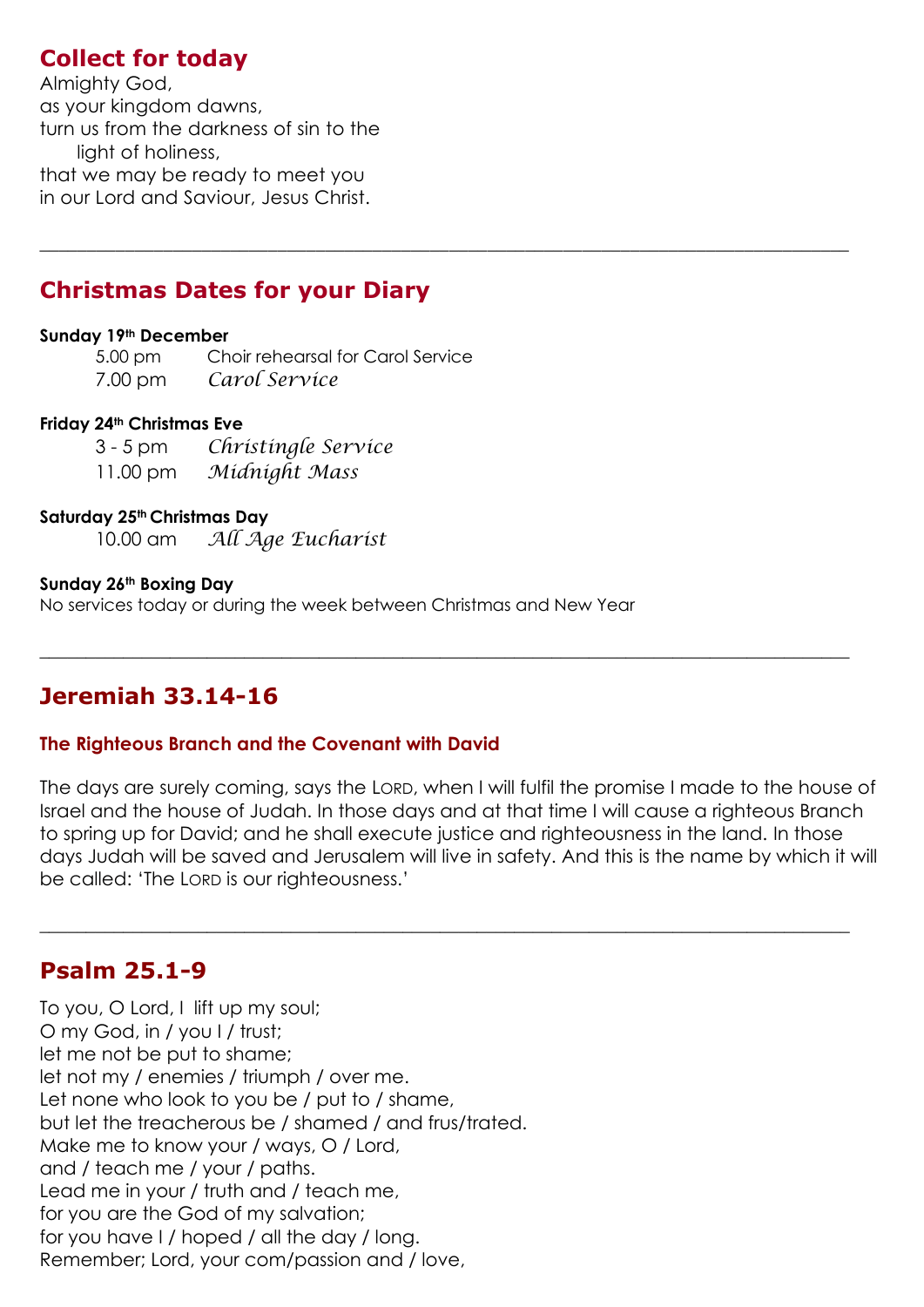for they / are from / ever/lasting. Remember not the sins of my youth or / my trans/gressions, But think on me in your goodness, O Lord, ac/cording to your / steadfast / love. Gracious and upright / is the / Lord; therefore shall he teach / sinners / in the / way. He will guide the humble in / doing / right and / teach his / way to the / lowly. All the paths of the Lord are / mercy and / truth to those who keep his / covenant / and his / testimonies.

# **1 Thessalonians 3.9-end**

How can we thank God enough for you in return for all the joy that we feel before our God because of you? Night and day we pray most earnestly that we may see you face to face and restore whatever is lacking in your faith.

\_\_\_\_\_\_\_\_\_\_\_\_\_\_\_\_\_\_\_\_\_\_\_\_\_\_\_\_\_\_\_\_\_\_\_\_\_\_\_\_\_\_\_\_\_\_\_\_\_\_\_\_\_\_\_\_\_

Now may our God and Father himself and our Lord Jesus direct our way to you. And may the Lord make you increase and abound in love for one another and for all, just as we abound in love for you. And may he so strengthen your hearts in holiness that you may be blameless before our God and Father at the coming of our Lord Jesus with all his saints.

\_\_\_\_\_\_\_\_\_\_\_\_\_\_\_\_\_\_\_\_\_\_\_\_\_\_\_\_\_\_\_\_\_\_\_\_\_\_\_\_\_\_\_\_\_\_\_\_\_\_\_\_\_\_\_\_\_\_

# **Luke 21.25-36**

#### **The Coming of the Son of Man**

'There will be signs in the sun, the moon, and the stars, and on the earth distress among nations confused by the roaring of the sea and the waves. People will faint from fear and foreboding of what is coming upon the world, for the powers of the heavens will be shaken. Then they will see "the Son of Man coming in a cloud" with power and great glory. Now when these things begin to take place, stand up and raise your heads, because your redemption is drawing near.'

#### **The Lesson of the Fig Tree**

Then he told them a parable: 'Look at the fig tree and all the trees; as soon as they sprout leaves you can see for yourselves and know that summer is already near. So also, when you see these things taking place, you know that the kingdom of God is near. Truly I tell you, this generation will not pass away until all things have taken place. Heaven and earth will pass away, but my words will not pass away.

#### **Exhortation to Watch**

'Be on guard so that your hearts are not weighed down with dissipation and drunkenness and the worries of this life, and that day does not catch you unexpectedly, like a trap. For it will come upon all who live on the face of the whole earth. Be alert at all times, praying that you may have the strength to escape all these things that will take place, and to stand before the Son of Man.'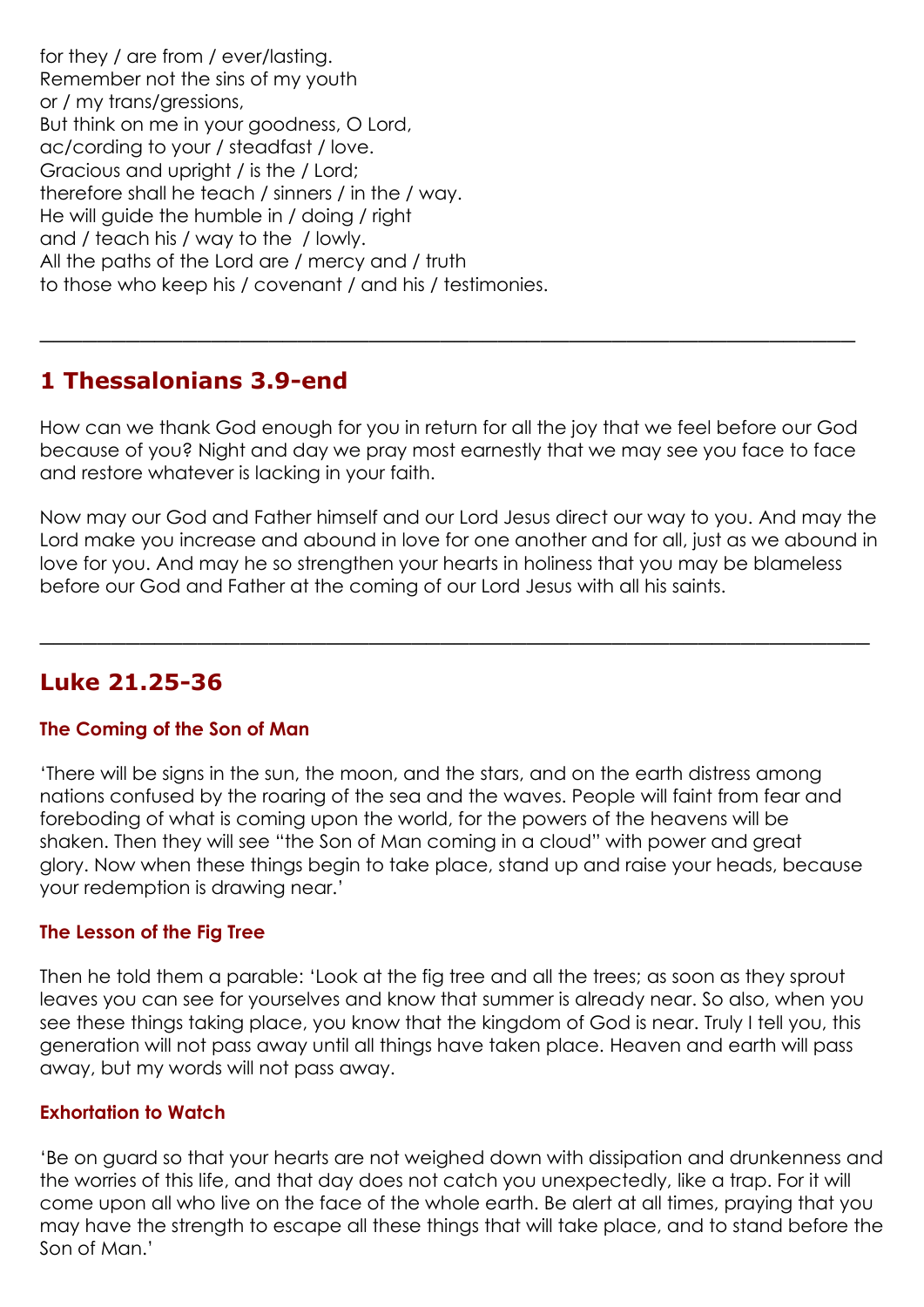# **Readings for next Sunday, 5 December (The 2nd Sunday of Advent)**

Baruch 5 or Malachi 3.1-4; Canticle: Benedictus; Philippians 1.3-11; Luke 3.1-6

The funeral for **Janet Laming** is on Thursday, in church at 1 pm, followed by committal at the crematorium at 3 pm.

\_\_\_\_\_\_\_\_\_\_\_\_\_\_\_\_\_\_\_\_\_\_\_\_\_\_\_\_\_\_\_\_\_\_\_\_\_\_\_\_\_\_\_\_\_\_\_\_\_\_\_\_\_\_\_\_\_\_

*Please volunteer to help. Have a word with Steve, Pam or Jacqui, or leave a message for Caroline in the office …*

**Christmas Market with Wreath Making, Saturday 4 December,** 2 - 4 pm.

As always we will be looking for as much help as possible in making this a fun occasion for the whole community. We would especially like your help please with:

Lots of **cakes**, especially homemade, for the cake stall.

Donations of **prizes** for the **raffle and tombola** can be dropped off at the church office Items for the **bric-a-brac stall (Christmas-related only please)**

Help with **setting up, working on a stall and/or clearing away**

All offers of help greatly appreciated.

For the **Wreath making:** long stems (switches approximately 5-6′ long and 1/4″-1/2″ in diameter) of elder, dogwood, willow or similar woods to be given to Jacqui Worster nearer the time please.

**Advent Group - Hallelujah!** We will be listening to sections of Handel's *Messiah,* and delving into some of the bible passages he set to music, which also feature in our Sunday worship this Advent. In particular we will look at each passage in the light of different contexts and ask: what did it mean to those who first heard it? What did the early church make of it? What can it mean for us today? Each week there will be music to listen to, and some reading to do before the session. The group will meet on Tuesdays at 7.30 pm, and could take place on Zoom or in person. **Please let Steve or Anne know your preferences today if you would like to come along.** Our first Advent Group is this coming Tuesday, 30 November,

**Annual Charitable Giving**. Each year, St James donates around 3% of its income to charities. There are some charities that we support on a regular basis but we also aim to include some charities that are particularly important to members of the congregation. If you have any suggestions for charities that you would like St James to support, please submit your requests to Sue Wilson by Friday 10th December so they can be considered by the PCC.

Caroline will be **working from home tomorrow** morning and from the office, as usual, on Wednesday and Thursday.

**Rosie's last Sunday** before maternity leave will be 5 December.

**CMS Boxes**. If you have been collecting for CMS and have a box at home; Maureen Gibbs or Alison Giles would be pleased to receive it from you for counting. Alternatively if you would prefer to count the change yourself, and hand over a cheque (made out to CMS) please also hand to Maureen or Alison as they have paperwork to complete when sending donations off on behalf of St James'. Thank you.

**Refreshments after church** - it would be lovely to bring these back! If you'd like to help, please talk to Anne or Rosie. At the moment it would have to happen outside, weather permitting.